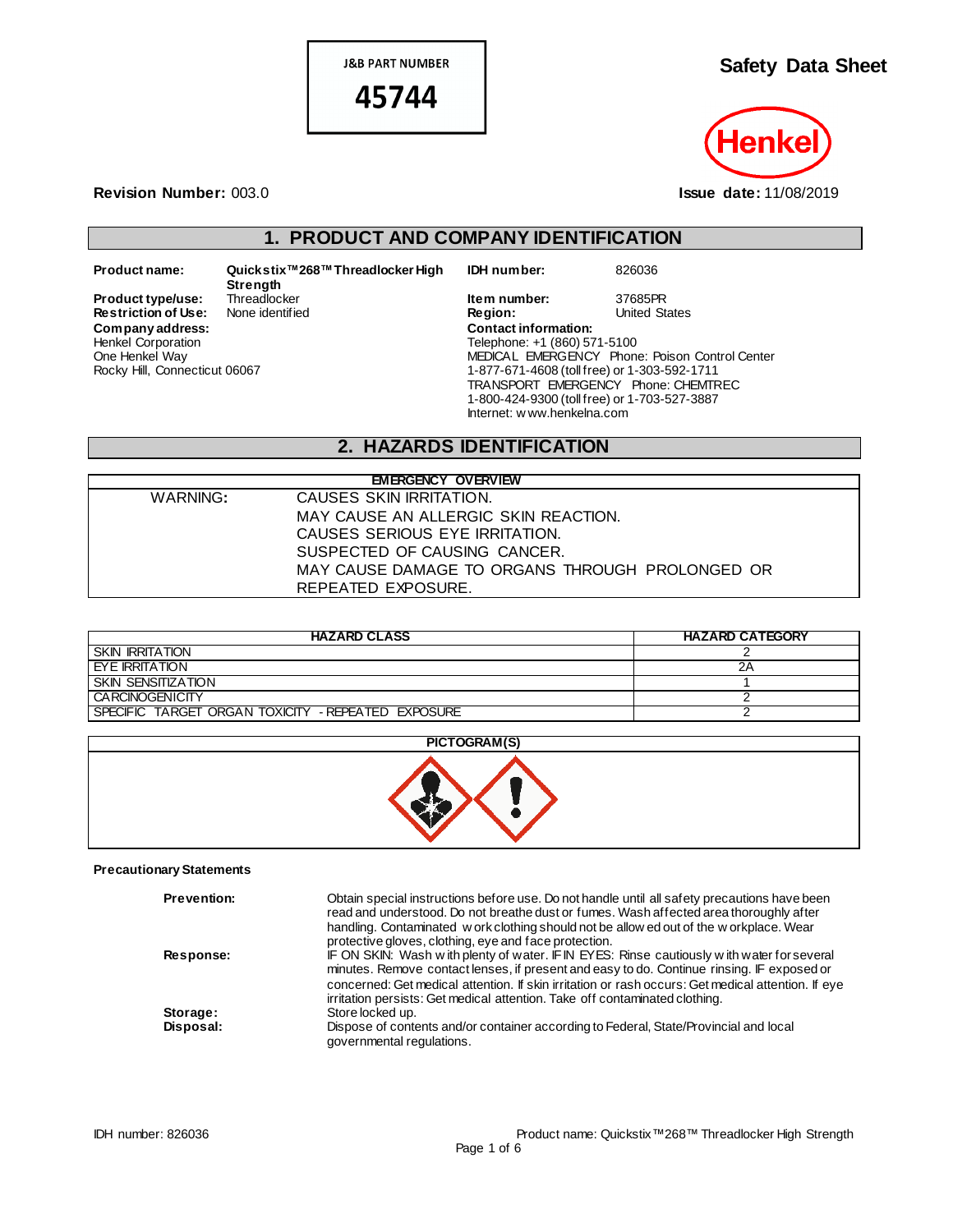Classification complies w ith OSHA Hazard Communication Standard (29 CFR 1910.1200) and is consistent with the provisions of the United Nations Globally Harmonized System of Classification and Labeling of Chemicals (GHS).

**See Section 11 for additional toxicological information.**

## **3. COMPOSITION / INFORMATION ON INGREDIENTS**

| Hazardous Component(s)                 | <b>CAS Number</b> | Percentage* |  |
|----------------------------------------|-------------------|-------------|--|
| Bisphenol A, 2-EO dimethacrylate       | 41637-38-1        | $10 - 30$   |  |
| 3,3,5 Trimethylcyclohexyl methacrylate | 7779-31-9         | $10 - 30$   |  |
| Organic derivate of castor oil~        |                   | $5 - 10$    |  |
| Silica, amorphous, fumed, crystal-free | 112945-52-5       | $1 - 5$     |  |
| Ethene, homopolymer                    | 9002-88-4         | $1 - 5$     |  |
| Cumene hydroperoxide                   | $80 - 15 - 9$     | $1 - 5$     |  |
| 1-Acetyl-2-phenylhydrazine             | 114-83-0          | $0.1 - 1$   |  |
| Cumene                                 | $98 - 82 - 8$     | $0.1 - 1$   |  |

\* Exact percentages may vary or are trade secret. Concentration range is provided to assist users in providing appropriate protections.

|                                    | <b>4. FIRST AID MEASURES</b>                                                                                                                                                  |
|------------------------------------|-------------------------------------------------------------------------------------------------------------------------------------------------------------------------------|
| Inhalation:                        | Move to fresh air. If not breathing, give artificial respiration. If breathing is<br>difficult, give oxygen. Get medical attention.                                           |
| Skin contact:                      | Immediately flush skin w ith plenty of w ater (using soap, if available). Remove<br>contaminated clothing and footwear. Wash clothing before reuse. Get medical<br>attention. |
| Eye contact:                       | Rinse immediately with plenty of water, also under the eyelids, for at least 15<br>minutes. Get medical attention.                                                            |
| Ingestion:                         | DO NOT induce vomiting unless directed to do so by medical personnel.<br>Never give anything by mouth to an unconscious person. Get medical<br>attention.                     |
| Symptoms:                          | See Section 11.                                                                                                                                                               |
|                                    | <b>5. FIRE FIGHTING MEASURES</b>                                                                                                                                              |
| Extinguishing media:               | Water spray (fog), foam, dry chemical or carbon dioxide.                                                                                                                      |
| Special firefighting procedures:   | Wear self-contained breathing apparatus and full protective clothing, such as<br>turn-out gear. In case of fire, keep containers cool with water spray.                       |
| Unusual fire or explosion hazards: | Uncontrolled polymerization may occur at high temperatures resulting in<br>explosions or rupture of storage containers.                                                       |
| Hazardous combustion products:     | Oxides of nitrogen. Oxides of carbon. Irritating organic vapours.                                                                                                             |

# **6. ACCIDENTAL RELEASE MEASURES**

**Use personal protection recommended in Section 8, isolate the hazard area and deny entry to unnecessary and unprotected personnel.**

**Environmental precautions:** Do not allow product to enter sew er or waterways.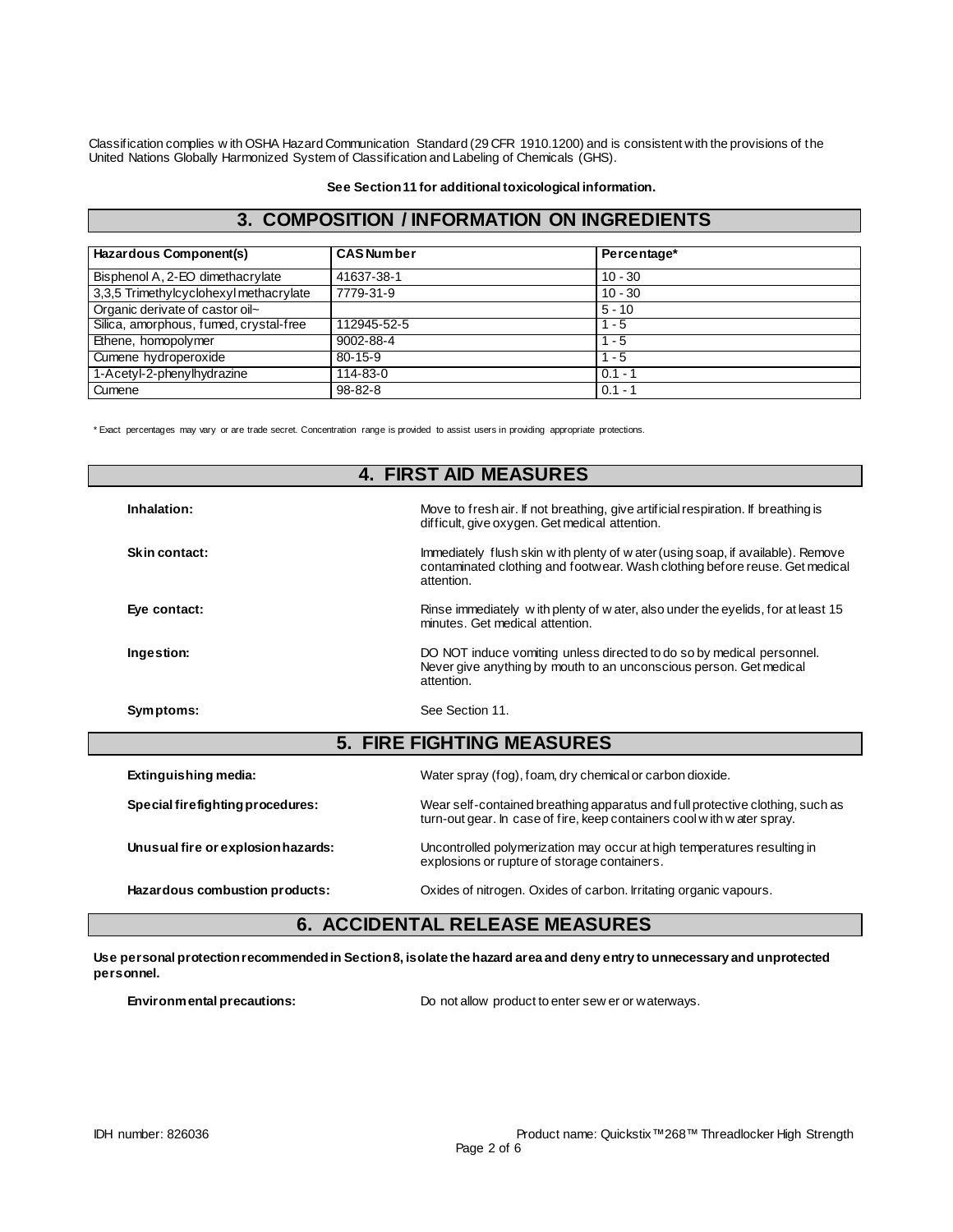**Clean-up methods:** Remove all sources of ignition. Evacuate and ventilate spill area; dike spill to and ventilate spill area; dike spill to prevent entry into w ater system; w ear full protective equipment during cleanup. Soak up w ith inert absorbent material (e.g. sand, silica gel, acid binder, universal binder, saw dust). Scrape up as much material as possible. Store in a partly filled, closed container until disposal. Refer to Section 8 "Exposure Controls / Personal Protection" prior to clean up.

#### **7. HANDLING AND STORAGE**

**Handling:** Use only w ith adequate ventilation. Prevent contact w ith eyes, skin and clothing. Do not breathe vapor and mist. Wash thoroughly after handling. Keep container closed. Refer to Section 8.

**Storage:** For safe storage, store at or below 38 °C (100.4 °F) Keep in a cool, w ell ventilated area aw ay from heat, sparks and open flame. Keep container tightly closed until ready for use.

## **8. EXPOSURE CONTROLS / PERSONAL PROTECTION**

**Employers should complete an assessment of all workplaces to determine the need for, and selection of, proper exposure controls and protective equipment for each task performed.**

| Hazardous Component(s)                 | <b>ACGIHTLV</b>                                                              | <b>OSHA PEL</b>                                                                                                                                                                                                 | <b>AIHA WEEL</b>                                  | <b>OTHER</b> |
|----------------------------------------|------------------------------------------------------------------------------|-----------------------------------------------------------------------------------------------------------------------------------------------------------------------------------------------------------------|---------------------------------------------------|--------------|
| Bisphenol A, 2-EO dimethacrylate       | None                                                                         | None                                                                                                                                                                                                            | None                                              | None         |
| 3,3,5 Trimethylcyclohexyl methacrylate | None                                                                         | <b>None</b>                                                                                                                                                                                                     | None                                              | None         |
| Organic derivate of castor oil~        | 10 mg/m3 TWA Total<br>dust.<br>3 mg/m3 TWA<br>Respirable fraction.           | 15 mg/m3 TWA Total<br>dust.<br>5 mg/m3 TWA<br>Respirable fraction.                                                                                                                                              | None                                              | None         |
| Silica, amorphous, fumed, crystal-free | 10 mg/m3 TWA<br>Inhalable dust.<br>3 mg/m3 TWA<br>Respirable fraction.       | 20 MPPCF TWA<br>$0.8$ mg/m $3$ TWA                                                                                                                                                                              | None                                              | None         |
| Ethene, homopolymer                    | 10 mg/m3 TWA<br>Inhalable particles.<br>3 mg/m3 TWA<br>Respirable particles. | 15 MPPCF TWA<br>Respirable fraction.<br>15 mg/m3 TWA Total<br>dust.<br>50 MPPCF TWA<br>Total dust.<br>5 mg/m3 TWA<br>Respirable fraction.<br>5 mg/m3 PEL<br>Respirable fraction.<br>15 mg/m3 PEL Total<br>dust. | None                                              | None         |
| Cumene hydroperoxide                   | None                                                                         | None                                                                                                                                                                                                            | 1 ppm $(6 \text{ mg/m3})$<br><b>TWA</b><br>(SKIN) | None         |
| 1-Acetyl-2-phenylhydrazine             | None                                                                         | None                                                                                                                                                                                                            | None                                              | None         |
| Cumene                                 | 50 ppm TWA                                                                   | 50 ppm (245 mg/m3)<br><b>PEL</b><br>(SKIN)                                                                                                                                                                      | None                                              | None         |

**Engineering controls:** Provide adequate local exhaust ventilation to maintain w orker exposure below exposure limits.

**Respiratory protection:** Use NIOSH approved respirator if there is potential to exceed exposure limit(s).

**Eye/face protection:** Safety goggles or safety glasses with side shields. Full face protection should Safety goggles or safety glasses with side shields. Full face protection should be used if the potential for splashing or spraying of product exists. Safety show ers and eye wash stations should be available.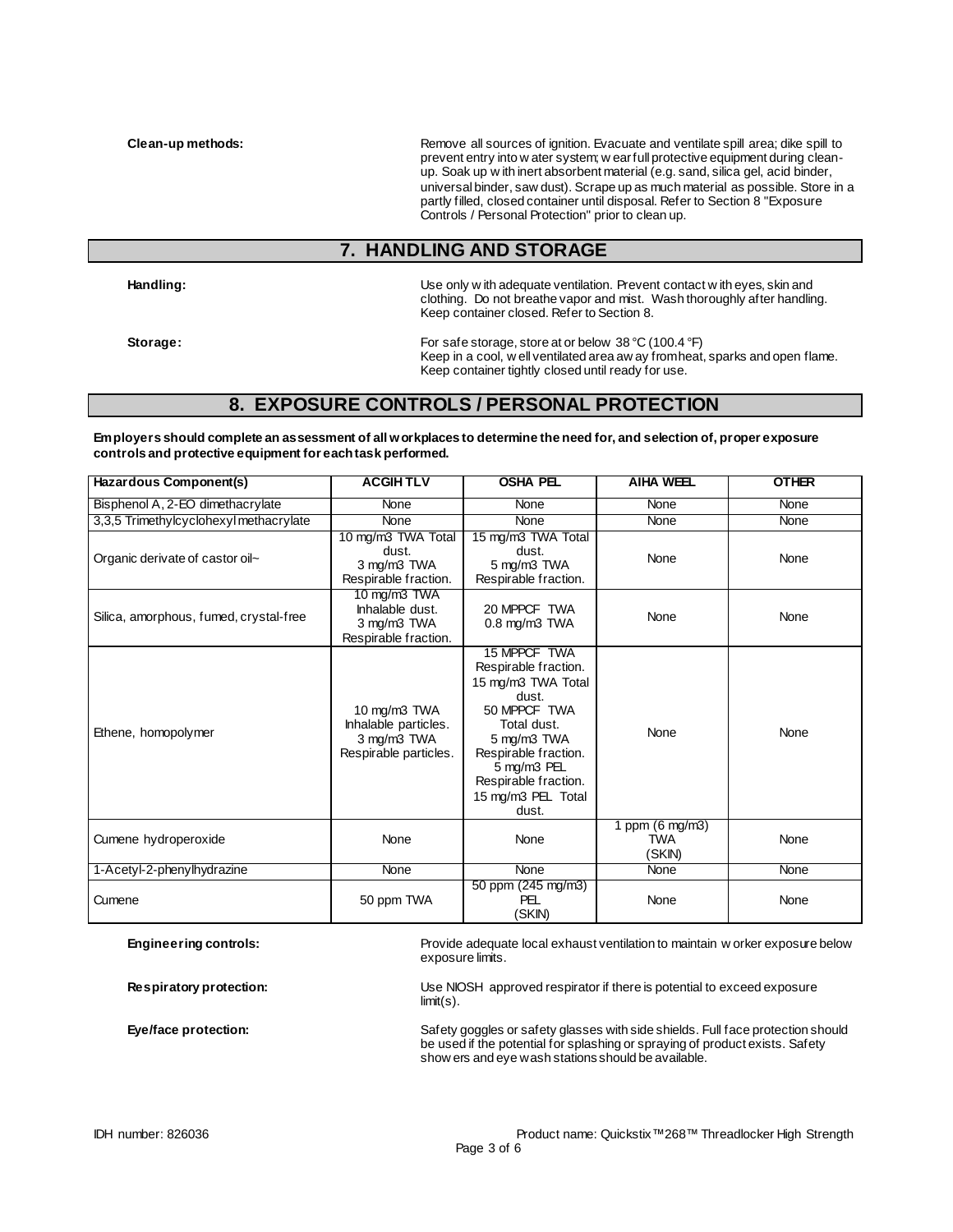**Skin protection:** Use chemical resistant, impermeable clothing including gloves and either an and including gloves and either an apron or body suit to prevent skin contact. Neoprene gloves. Nitrile gloves.

# **9. PHYSICAL AND CHEMICAL PROPERTIES**

| Physical state:                          | Solid                                                             |
|------------------------------------------|-------------------------------------------------------------------|
| Color:                                   | Red                                                               |
| Odor:                                    | Characteristic                                                    |
| Odor threshold:                          | Not available.                                                    |
| pH:                                      | Not applicable                                                    |
| Vapor pressure:                          | $< 5.0000000$ mm hg (80 °F (26.7 °C))                             |
| Boiling point/range:                     | > 300 °F (> 148.9 °C) None                                        |
| Melting point range:                     | Not available.                                                    |
| Specific gravity:                        | 1.1                                                               |
| Vapor density:                           | Not available.                                                    |
| Flash point:                             | Product is a solid.                                               |
| Flam mable/Explosive limits - low er:    | Not available.                                                    |
| Flam mable/Explosive limits - upper:     | Not available.                                                    |
| Autoignition temperature:                | Not available.                                                    |
| <b>Flammability:</b>                     | Not applicable                                                    |
| <b>Evaporation rate:</b>                 | Not available.                                                    |
| Solubility in water:                     | Slight                                                            |
| Partition coefficient (n-octanol/water): | Not available.                                                    |
| <b>VOC content:</b>                      | 0.88 %; 9.70 g/l Method 40 CFR Part 63 Appendix A to Subpart PPPP |
| Viscosity:                               | Not available.                                                    |
| Decomposition temperature:               | Not available.                                                    |
|                                          |                                                                   |

# **10. STABILITY AND REACTIVITY**

| Stability:                           | Stable under normal conditions of storage and use.                                                                              |
|--------------------------------------|---------------------------------------------------------------------------------------------------------------------------------|
| Hazardous reactions:                 | None under normal processing. Polymerization may occur at elevated temperature or in the<br>presence of incompatible materials. |
| Hazardous decomposition<br>products: | Oxides of nitrogen. Oxides of carbon. Irritating organic vapours.                                                               |
| Incompatible materials:              | Strong oxidizing agents.                                                                                                        |
| <b>Reactivity:</b>                   | Not available.                                                                                                                  |
| Conditions to avoid:                 | Elevated temperatures. Heat, flames, sparks and other sources of ignition. Store aw ay from<br>incompatible materials.          |

## **11. TOXICOLOGICAL INFORMATION**

**Relevant routes of exposure:** Skin, Inhalation, Eyes, Ingestion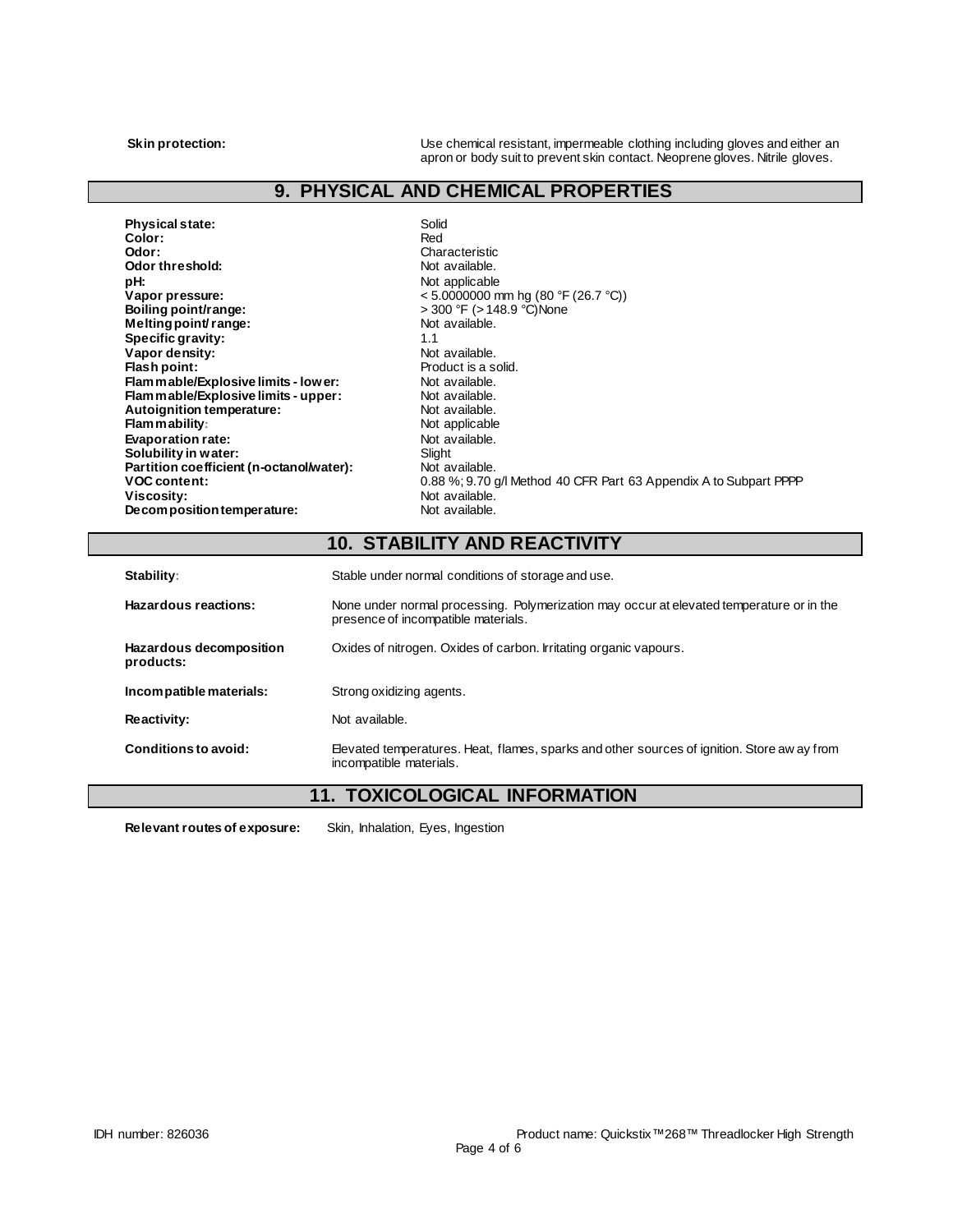#### **Potential Health Effects/Symptoms**

| Inhalation:          | Inhalation of vapors or mists of the product may be irritating to the respiratory system. |
|----------------------|-------------------------------------------------------------------------------------------|
| <b>Skin contact:</b> | Causes skin irritation. May cause allergic skin reaction.                                 |
| Eve contact:         | Causes serious eye irritation.                                                            |
| Ingestion:           | May cause gastrointestinal tract irritation if sw allowed.                                |
|                      |                                                                                           |

| Hazardous Component(s)                 | LD50s and LC50s                                                  | Immediate and Delayed Health Effects                                  |
|----------------------------------------|------------------------------------------------------------------|-----------------------------------------------------------------------|
| Bisphenol A, 2-EO dimethacrylate       | None                                                             | Allergen, Irritant                                                    |
| 3,3,5 Trimethylcyclohexyl methacrylate | None                                                             | No Records                                                            |
| Organic derivate of castor oil~        | None                                                             | No Data                                                               |
| Silica, amorphous, fumed, crystal-free | None                                                             | Nuisance dust                                                         |
| Ethene, homopolymer                    | None                                                             | No Target Organs                                                      |
| Cumene hydroperoxide                   | None                                                             | Allergen, Central nervous system, Corrosive,<br>Irritant, Mutagen     |
| 1-Acetyl-2-phenylhydrazine             | Oral LD50 (Mouse) = $270$ mg/kg                                  | Allergen, Blood, Kidney, Mutagen, Some<br>evidence of carcinogenicity |
| Cumene                                 | Oral LD50 $(Rat) = 2.91$ g/kg<br>Oral LD50 $(Rat) = 1,400$ mg/kg | Central nervous system, Irritant, Lung                                |

| Hazardous Component(s)                 | <b>NTP Carcinogen</b>                               | <b>IARC Carcinogen</b> | <b>OSHA Carcinogen</b><br>(Specifically Regulated) |
|----------------------------------------|-----------------------------------------------------|------------------------|----------------------------------------------------|
| Bisphenol A, 2-EO dimethacrylate       | No                                                  | No                     | No                                                 |
| 3,3,5 Trimethylcyclohexyl methacrylate | No.                                                 | No                     | No                                                 |
| Organic derivate of castor oil~        | No                                                  | No                     | No                                                 |
| Silica, amorphous, fumed, crystal-free | No                                                  | No                     | No                                                 |
| Ethene, homopolymer                    | No.                                                 | <b>No</b>              | <b>No</b>                                          |
| Cumene hydroperoxide                   | No.                                                 | <b>No</b>              | <b>No</b>                                          |
| 1-Acetyl-2-phenylhydrazine             | No.                                                 | No                     | No                                                 |
| Cumene                                 | Reasonably Anticipated to be<br>a Human Carcinogen. | Group 2B               | No                                                 |

#### **12. ECOLOGICAL INFORMATION**

**Ecological information:** Not available.

#### **13. DISPOSAL CONSIDERATIONS**

#### **Information provided is for unused product only.**

Hazardous waste number: Not a RCRA hazardous waste.

**Recommended method of disposal:** Follow all local, state, federal and provincial regulations for disposal.

#### **14. TRANSPORT INFORMATION**

**The transport information provided in this section only applies to the material/formulation itself, and is not specific to any package/configuration.**

**U.S. Department of Transportation Ground (49 CFR)**

**Proper shipping name:** RQ, Environmentally hazardous substance, solid, n.o.s.

**Hazard class or division:** 9<br> **Identification number:** UN 3077  $Identification number:$ **Packing group:** |||<br>**DOT Hazardous Substance(s):** ||

alpha,alpha-Dimethylbenzylhydroperoxide